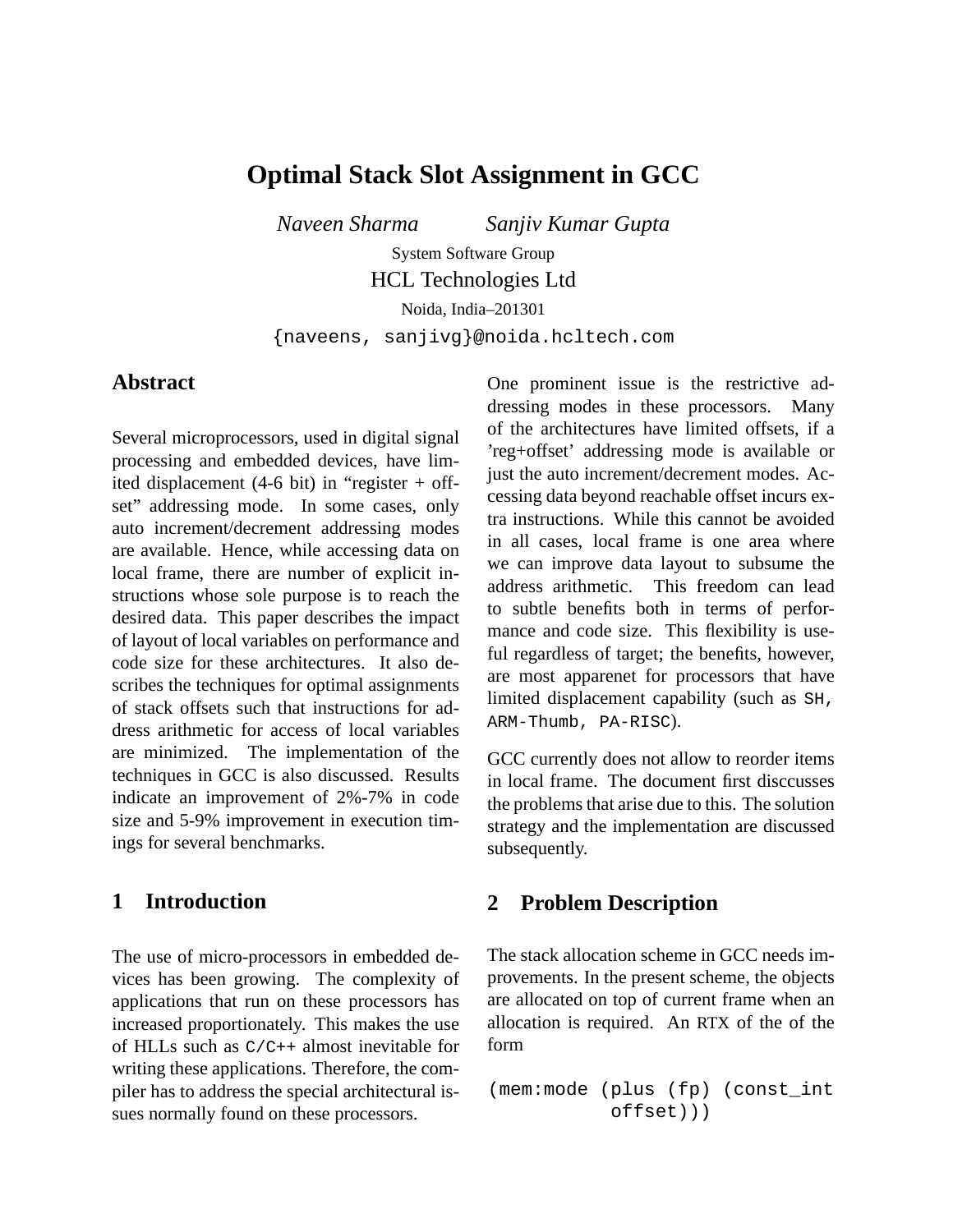is associated with it. A hard offset is thus assigned to it at the very beginning. This scheme results in the following problems.

- Increased code size
- Alignment holes and thus larger runtime frames.
- Performace degradation due to cache thrashing for certain applications.

We first explain the impact of frame layout on code size, taking the example of SH architecture. The SH architecture has a limitation of four bit offset in the 'offset + register' addressing mode ( $\mathcal{Q}(k, \text{rm})$ ). The 4-bit offset is zero extended and multiplied by 1, 2 or 4, according to the operand size (being a byte, word or long). Hence a maximum of 64 bytes can be accessed from a base register using this addressing mode. In cases where higher offsets need to be accessed, the compiler adjusts the register rm, so that a given reference lies within desired displacement. Hence if we want to access location, say, (72, fp) on SH, the assember output looks like:

mov fp , r1 !Extra register add #72, r1 !Addition mov.l @r1, r2 !Actual Load

Notice the worst case costs involved when accessing data beyond addressable offsets in frame.

- The cost to spill the registers for temporary stack base pointer of array/structure/class (spill<sub>reg</sub>).
- The cost to copy the frame pointer.  $(fp_{com}).$
- The cost to add the offset to temporary base pointer (reg $_{add}$ ).

• The cost to restore the temporary base pointer after use (reg $_{restore}$ ).

For floating point data SH allows predecrement, post-increment and indexed addressing modes  $(r_0)$  being the sole legal index register). Similar problems are imminent there too.

As another example, consider this piece of code in which a large array is placed at beginning of the frame.

```
void func(void)
  {
    float foo[16];
    int l,m,n;
    putval(&l,&m,&n);
    l=mm+n;func1(1,m,n);}
```
GCC produces this code for statement  $l = m+n$ for SH, when we don't reorder anything on frame.

| mov   | r14,r1 | !frame pointer r14 --> r1               |
|-------|--------|-----------------------------------------|
| add   | #68.rl | !reaching "m"                           |
| mov.l |        | $@r1+, r5$ !m --> $r5$ and reaching "n" |
| mov.l | @r1,r6 | $\ln$ --> $r6$                          |
| mov   | r5,r4  | $!m \rightarrow -2 \ 1$                 |
| add   | r6,r4  | $!m+n$ -->r4 (stored to "l")            |

Note that frame layout is "foo, l, m, n"; so offsets assigned to these relative to the frame pointer are 0, 64, 68 and 72 respectively.

Ideally, if stack was laid out differently with following layout "l, m, n, foo", GCC generates the following code.

mov.l @(4,r14),r5 ! m --> r5 mov.l  $@(8, r14), r5 : n -- > r6$ <br>mov  $r5, r4 : m -- > r4$  $: m \rightarrow r4$ add r6, r4 ! n+r4 --> r4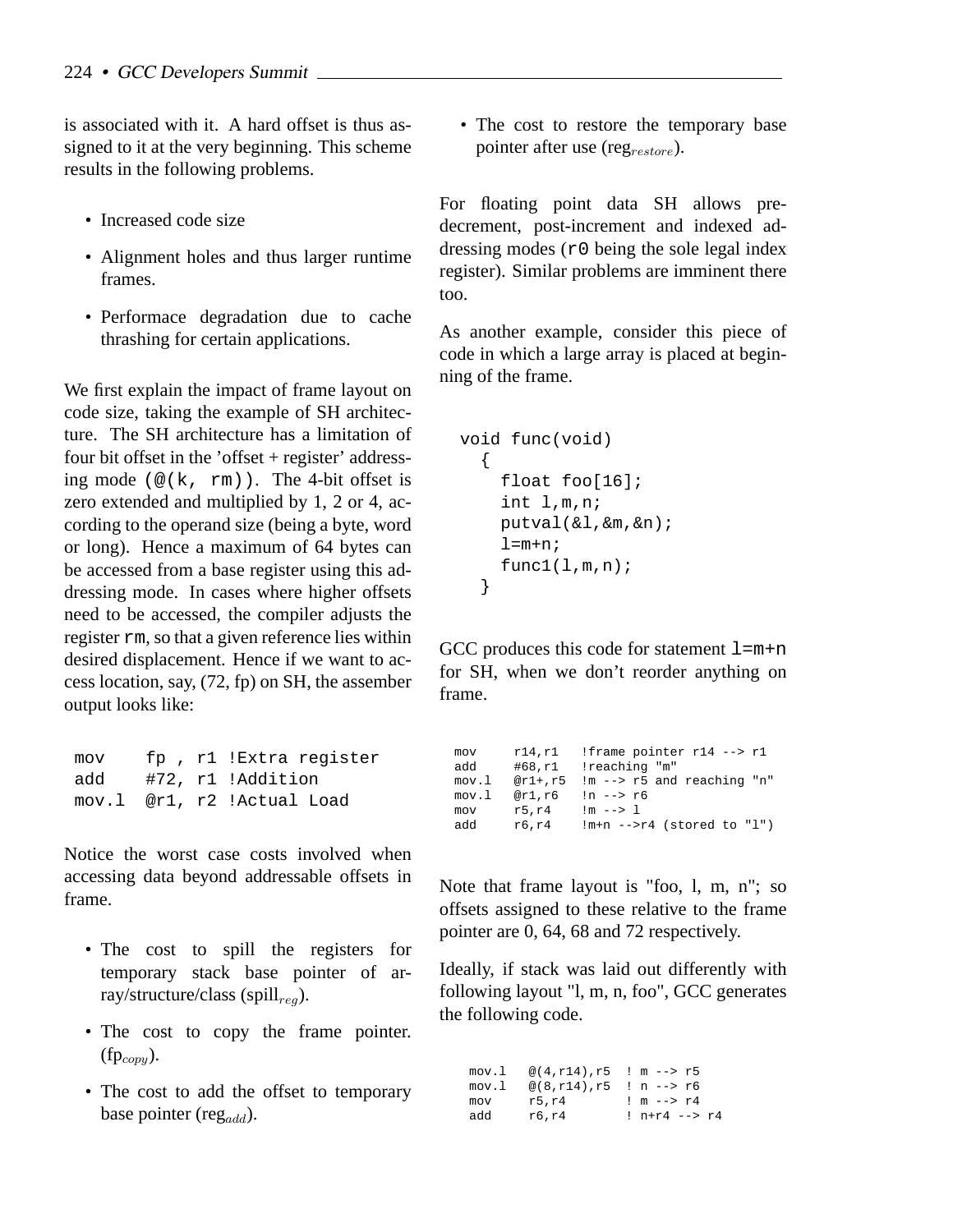Notice the benefits by this simple reordering. First, a decrease in Code Size beacuse nbecausef instructions, whose sole purpose is to reach data in local frame, are reduced. Secondly Register "r1" in above example remains free to be utilized elsewhere. Thirdly reduction in frame size in the general case because ordered layout will lead to lesser alignment holes. In cases when a large array on local frame is unused, we can significant stack space if we do not allocate it at all. (Array foo in the above example).

Last, if compiler allows frame object to be placed flexibly, the cache performance of applications might also be improved.

We propose two improvements in way GCC allocates local objects. The first improvement is the way the stack slots are represented internally and secondly the algorithms to assign actual offsets to address these problems.

## **3 Approach to the problem**

The problem of offset assignments can be viewed in different ways. We can view this problem as similar to register allocation. Drawing analogy from the fact that compiler generates IL $<sup>1</sup>$  code assuming infinite regis-</sup> ters and allocates actual hard registers later, we can generate IL assuming infinite displacement and later map it to machine dependent displacement. While this mapping takes place we try to assign frame items within "fast access window" based on the interference graph of stack slots.[Burlin] describes a technique on lines of graph coloring. However, the approach has some implementation problems. Register allocation has significant differences with offset assignment inspite of apparent sin spiteties. Some obvious differences that need to be taken care are

- Size of frame items is variable unlike registers which are of fixed size.
- Spilling has a different meaning than in traditional allocation.
- Graph coloring usually performs better for register sets numbering more than 16. While considering limited displacements, the algorithm seemed expensive.

These and several others problems are described by [Burlin].

The most popular approach for offset assignment is described by [Liao]. This approach is described for auto increment/decrement modes and can be adjusted to accomodate limited displacemenaccommodates occurence of adjacent accesses asoccurrenceto frame layout.

#### **3.1 Solution Strategy**

#### **3.1.1 The stack pseudos**

It was obvious that current representation of stack slots had several problems. It made reshuffling objects in the stack virtually impossible. An rtx of the form

(mem:mode (reg/f/c:Pmode slot))

is taken as the representation of a frame object. The slot is a stack address(or a stack pseudo). It is similar to virtual register but with slightly different semantics. We return a rtx of this form for each requested stack slot. Note that the special flag  $/c$  is used to tell that this is stack address pseudo. The register allocator should not try to allocate any hard reg for this because it is already a known stack slot.After register allocation, we sort the allocated stack slots by size and number of references and convert it to normal fp+offset form.

<sup>&</sup>lt;sup>1</sup>IL:Intermediate language or RTL in case of GCC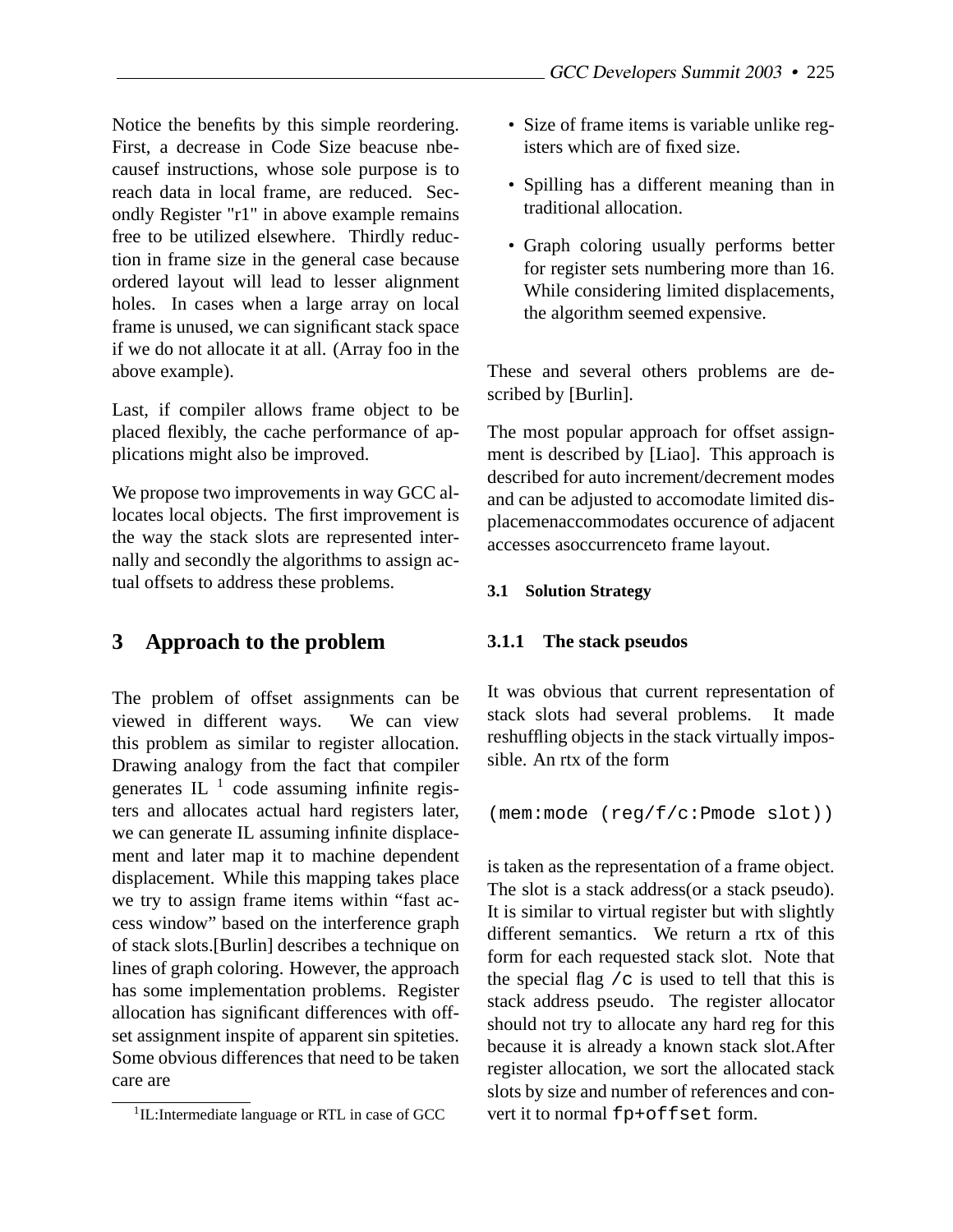#### **3.1.2 The Access Graph**

An access graph is derived from a basic block. It gives the relative benefits of assigining adjacent locations for assigningof local variables. Given a insn sequence, an access sequence can be defined from it. Given an operation  $set(r3$  op  $(r1 r2)$ ), the access sequence is r1, r2, r3. The access sequence for an ordered set of operations is just a concatenated sequence of each individual operation. The access graph  $G(V, E)$  is derived from access sequence by adding edges corresponding to adjacent access between variables. Instead of an adjacent access, we take the limited offset window to add the edges. For each repeated adjacent access, update the weight associated with an edge. At the end, we have a possibly disjoint graph, representative of benefits of placing variables within a same displacement window.

This access graph can be extended to model the entire procedure with the help of data flow information.. The access graphs of basic blocks have to merge. Let us consider the scenario shown in Figure 1. Assume that probability of execution of basic blocks B2 and B3 is p2, p3 respectively. Further, since B3 is in a loop let us assume it has frequency of execution f. Then the following heuristics apply.

- 1. For access sequences in B3, the weight assigned while connecting adjacent variable accesses is proportional to f.
- 2. Weights assigned while connecting stack variable accesses between B1, B2 and B3 is proportional to probabilities p2 and p3.

These heuristics ensure that access graph takes into account the locality of accesses across entire procedure. From this information, we can determine placement of variables on the stack to minimize large displacements.

#### **3.1.3 Use Data Flow Information**

Another strategy is to use information built by flow analysis pass of the compiler. GCC builds data flow information regarding pseudo registers. This includes the attribute REG\_FREQ which is the estimated frequency of the reference of the pseudo. Since stack slots are no diferent, this information is generated for different can use this information for frame layout by placing most frequently referenced variables near the frame.We tried the following heuristics:

- 1. sort the stack slots by size first
- 2. place the most frequently referenced variables together near the frame

#### **3.1.4 Stack Reorganization Pass**

A stack reorganization optimization pass is introduced after register allocation and is called as a subroutine during the reload phase  $2$ . This new pass primarily takes care of stack layout of variables. Stack assignments are made for pseudo registers based on locality of usage.It was observed that stack reorganization will have little effect before reload because most of the stack allocations are from within reload. So next possibility was to place it after reload pass. But replacing stack pseudos with their normal form after reload turns out to be complicated because validation of changed rtx's becomes part of stack reorganization, a task that reload is already doing. So calling stack reorganization from within reload turns out out be simpler and reload's code need not be repeated.

The algorithm is based on method given by [Liao]. The algorithm starts with the insn chain

<sup>2</sup>Post register allocation pass that handles the spills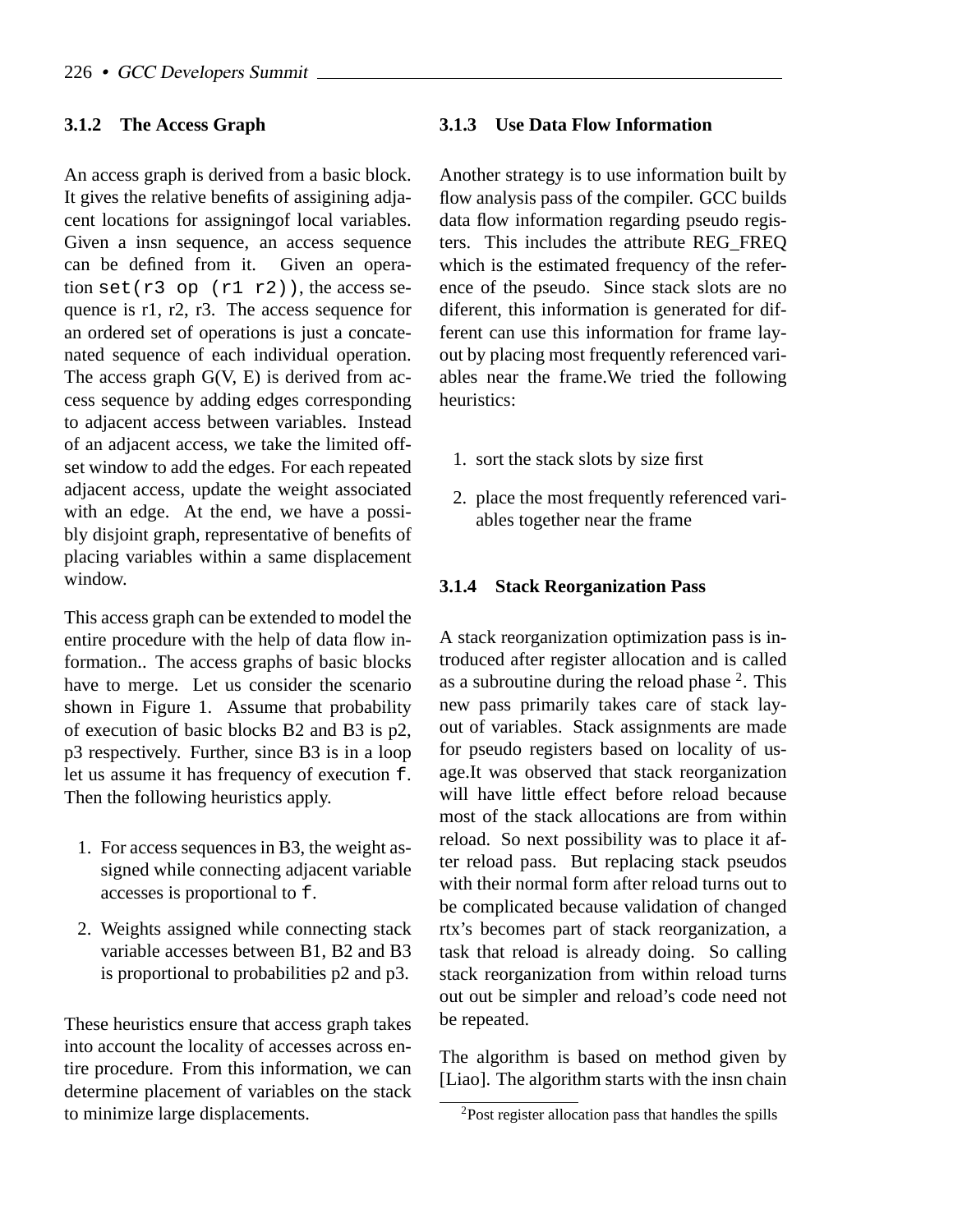of the function being compiled. The routine Construct\_Access\_Graph converts into a graph G(V, E) where V is number of variable accesses in a basic block and E is number of edges. An edge will exist between two variables v1 and v2 if they are accessed adjacently and the frequency of the adjacent access is recorded in the edge. Then algorithm uses a greedy approach, where it tries to add the edges with maximum weight adjacent to each other in spanning tree E'. The routine Traverse\_And\_Assign\_Offsets takes this spanning tree as input and assigns offsets to variables in stack.

```
INPUT: The insn chain of the function.
OUTPUT: Offset Assignment on the Stack.
G (V, E)<-- Construct_Access_Graph (L);
/* G is a graph with local variables
  (V) as nodes and E is the number of
  edges. */
Es: sorted list of edges in descending order
   of weight.
/* The weight of an edge between <v1, v2> is
  frequency/relative gain of their adjacent
   access. */
G'(V', E'): V' \leftarrow -V, E' \leftarrow -NULL;
while (|E'| < |V| -1 && Es != NULL)
  {
     /* Choose first edge. */
     e = ES[1];/* Remove it from Edge List */
    Es = Es - eiif ((e does not cause a cycle in G')
         &&(e does not cause and node in V'
        to have degree > 2)
       add e to E';
      else
       reject e;
   }
/* Now the best disjoint path cover
  is available. */
Traverse_And_Assign_Offsets(E')
```
#### **3.2 Benchmark Results**

The performance improvement by frame reordering depends on the following factors.

1. Size of the local frame.



Figure 1: A sample control flow

- 2. Number of accesses of variables moved near the frame.
- 3. Frame layout heuristics.

In the best cases, the execution perfromace could go as high as 9%. The results for SH4 processor are shown here. The base version used for benchmark measurements GCC-3.3. The compiler options are '-O2 -ml m4'. A new option namely -fstack-reorg is introduced to enable stack reorganization. Table 1 gives size comparisons of stress1.17 files with and without stack reorganization. The Heuristics used are while frame layout are those of section 3.1.3. It is clear that in most cases, we have a decrease in code size. Some benchmarks show slight code size increase due to noise in reload phase.

The execution results for some benchmarks are shown in Table 2. Only those benchmark which have variation in execution timings are shown. One undesirable side effect, which is probably the main cause of performance degradation, is the harm done to loop optimizer because stack addresses are not exposed to it. A loop optimization pass after reload phase could possibly fix this problem.